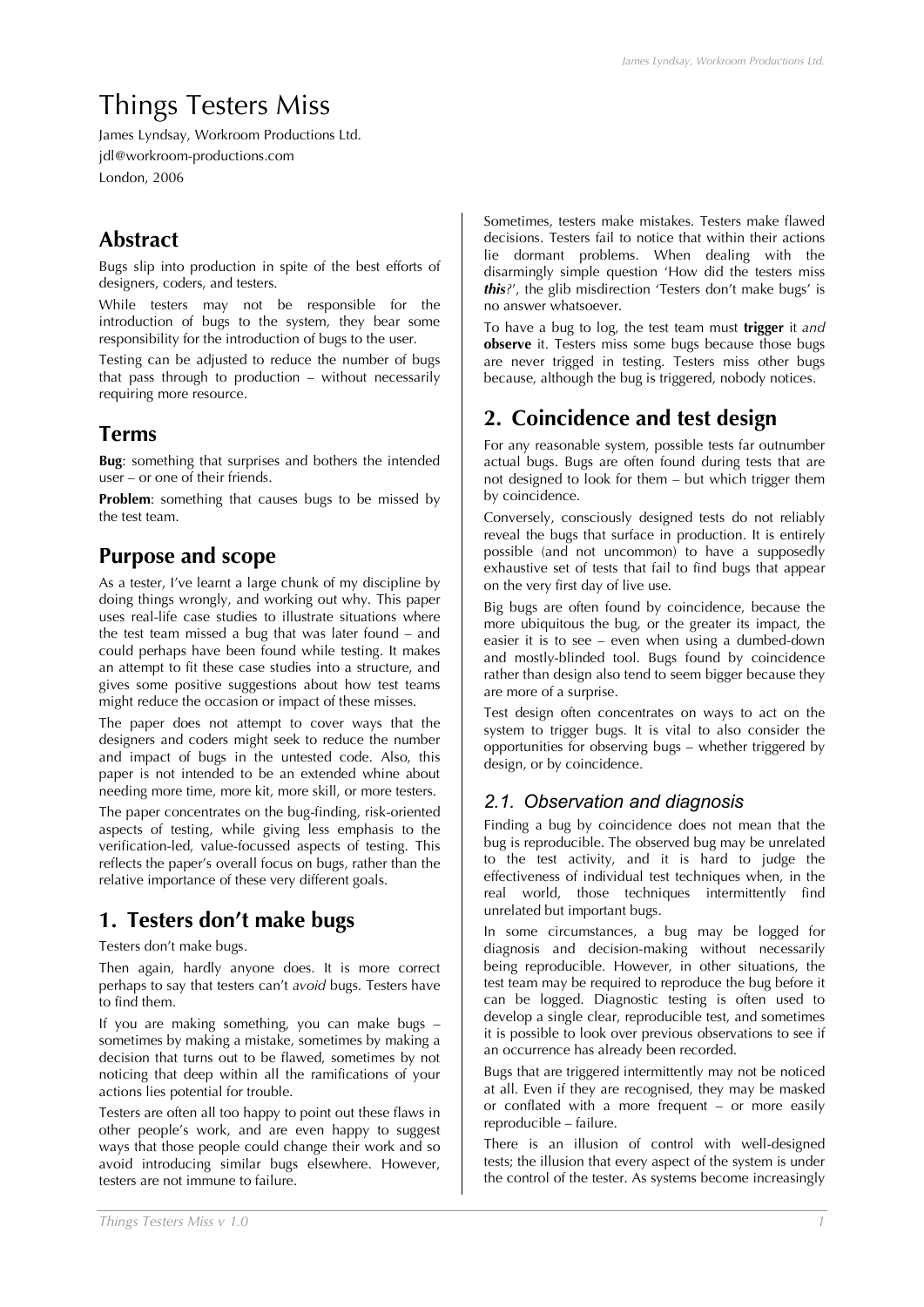# **3. Problems of Technique**

Of the bugs that arrive in the live, many, but not all, are missed during testing – the tester makes a mistake, uses inappropriate techniques, fails to spot an exploitation that triggers a bug and so on.

## *3.1. Oops – butterfingers*

We all make mistakes. By mistake, I mean a moment of sheer incompetence. A mistake is not something that can be put down to a failure of imagination, or a lack of knowledge – it is purely and simply an occasion when we under-perform. Given the same job, two competent people would be unlikely to make the same mistake. Mistakes are common, but are also commonly picked up.

In Case study 01: *What do you mean, Quarterly Billing?,* I describe a mistake of mine; its consequences were significant, and would have been worse had it been recognised later. However, it was so obvious to the competent people around me – and to me, once pointed out – that remedial action was clear and easily prioritised.

The bug was becoming more dangerous as the team started to base more work on it. This happens particularly if the mistake is made early, left unquestioned and used as the basis for decisions. Such mistakes become harder to spot, and there may be resistance to correcting them.

Prevention and detection of mistakes are distinct tasks. In *Using Poka-Yoke Techniques for Early Defect Detection* [1], Robinson describes ways of that testing can help avoid mistakes in software. In my own practice, I have found that diagramming and personal sense-checking followed by peer reviews cheaply weed out most mistakes in testing – and that a swift sanity check with a few people from diverse backgrounds is better for finding mistakes than an in-depth review with experts.

Eliminating mistakes – even in software – does not eliminate bugs. Many bugs can be traced to deeper causes than temporary incompetence.

## *3.2. Trouble with Technique*

Some test design techniques (i.e. domain analysis, cause-effect graphing, pair-permutation) set out rules with which to derive tests. This is a great way of digging deep into a particular area, and also provides the stimulus to trigger lots of coincidental bugs.

However, every methodical, limited approach to test design will bypass some family of bugs. To stand a chance of finding these, the underlying limits must be recognised, and in some sense broken by further tests. The more tests share a single underlying approach, the more likely it is that bugs that are avoided by that approach will only be found when the system goes into real use.



Testing focussed on prediction – *Are my expectations fulfilled?* – tends to give good information about value. Tests focused on the deliverable – *Does this system do anything I don't expect?* – tend to give good information about risk. Each will coincidentally give some information about the other, but neither is sufficient by itself. Concentrating testing on the basis of expectation will not tell you as much as you might need to know about risk, while concentrating testing on the deliverable may not tell you whether the system delivers value to its users.

In Case Study 07: *Big Pictures*, testing was driven by a functional breakdown of the system – the performance of the system was not considered testable, leaving an easily correctible bug in a position where it was far more obvious to the end-users than to the test team.

In Case Study 08: *Inspector Gadget*, the bug could be found easily by inspection (which was made much easier by appropriate code layout). The chosen manual, exploratory test approach was unlikely to trigger the bug. Even if the bug was triggered, there was little chance of recognising it – the test had no ready oracle.

In Case Study 09: *Not Random Enough*, brain-engaged testing led me further from discovering the bug. Random testing – with the appropriate constraints on randomness – would have revealed the bug more quickly and more easily. It would have still been up to me to notice that the bug had occurred, however.

BS 7925-2 [2] describes a number of test techniques, Appendix C of the standard deals with test effectiveness as follows: "*Research into the relative effectiveness of test case design and measurement techniques has, so far, produced no definitive results…".* It cannot be said that one technique is generally better at finding general bugs than another, but it is certain that different test techniques miss different bugs. One way of judging what might be missed is to look at the coverage metrics. BS 7925-2 has a coverage metric for most techniques listed.

In *Software negligence and testing coverage* [3], Kaner outlines over one hundred measures of coverage. While the coverage measurement for a single technique can give you an idea of what might be missed by an individual test approach, the done-ness of the overall test effort should be judged against a range of coverage metrics. To quote Appendix C again; "*There is no requirement to choose corresponding test case design and test measurement techniques."*., Testing may miss that which is systematically missed from coverage.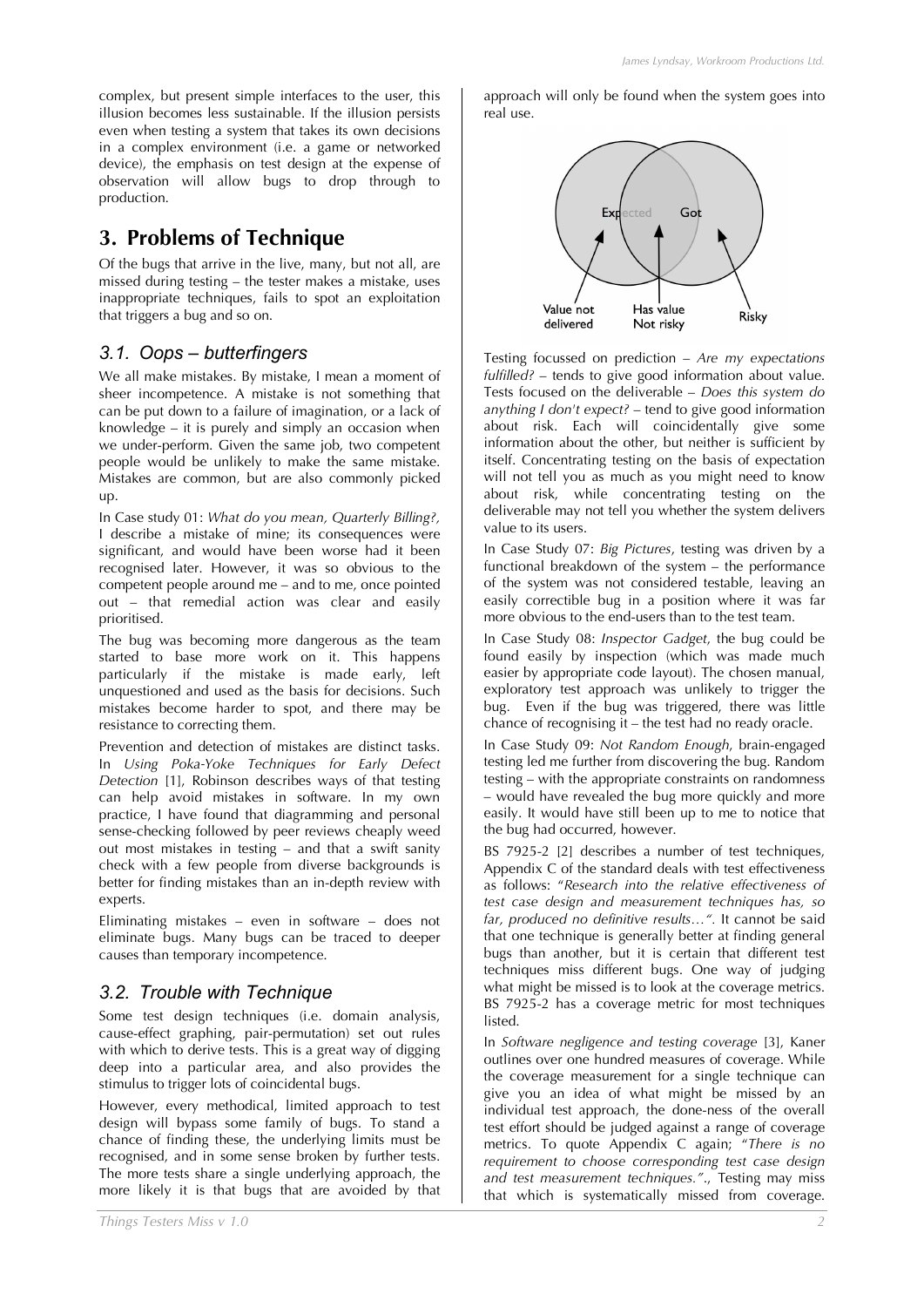Using diverse test techniques can help avoid this trap – see *Lessons Learned in Software Testing* [4] Lesson 283 for more.

### *3.3. Randomness*

Random testing involves giving random input to a system. The randomness is usually constrained in some sense; the constraint is either characteristic of the test subject or environment, or an element of the test design.

Random testing triggers bugs by coincidence, rather than by explicit design. Where automated, random testing is cheap and speedy, but the difficulty of observation can mean that only the biggest bugs are observed, and that the results that are hard to diagnose or simplify. The paper *Fuzz Testing of Application Reliability* [5] describes a random test approach that revealed crashing or hanging bugs in many otherwise resilient test subjects.

In Case Study 09: *Not Random Enough*, I describe a test approach that would have benefited from more randomness. Many brain-engaged testers find it hard to be usefully random – so the technique often needs some kind of tool support. Randomness can be applied in many ways – the tester may want to consider which of the available ways will be simplest to execute and observe before progressing to more complex designs for random tests.

### *3.4. Exploitation*

In Case Study 06: *Compounding Errors*, I describe a situation where a bug was recognised, but its importance was not. Exploitation puts an observed bug out of the context of its initial discovery, and into the context of how it could affect the real world.

Exploitation relies on a testers understanding of that real world, and often requires detailed knowledge of the underlying technologies, supporting systems and business context. The impact of bugs in Case Study 06 and in Case Study 03: *Too Many Errors* could potentially have been spotted during the design phase by considering potential failures and exploitation.

It can be productive for testers to work with designers or coders to identify such potential bugs before they are made real in implementation. It can also be possible to take advantage of the business and technical knowledge of those same designers and coders when exploiting a small bug. See Whittaker's *How to Break Software* [6] for many approaches to exploitation.

A system is often most exploitable at its limits, or when part of it is already failing. Bugs found at the limits may be discounted as 'would never happen in normal use', but these limits may be the only points in the test lab where a common-in-live bug may be triggered. See *A Positive View of Negative Testing* [7] for more.

## *3.5. Emergent behaviours*

In Case Study 03: *Too Many Errors*, Case Study 04: *Too many files*, Case Study 05: *Conflict of interest* and Case Study 06: *Compounding Errors*, I describe situations where the delivered system displayed characteristics that were neither designed, nor avoided in design. The bugs were not due to mistakes, but to unexpected interactions.

Many important bugs turn up out of the blue. With increased analysis and awareness, they might have been avoided – but few projects are in a situation where enough time and skill can be applied to feel genuinely confident that they have been eliminated. Some behaviours may emerge only when an existing system comes into contact with a novel situation, interacts with a new system, or receives the close attentions of a skilled hacker – or exploitative tester.

Few tests are designed with emergent behaviours in mind, so coincidental triggering and observation is vital. A test approach which relies on scripted testing and narrowly-automated observation is likely to miss emergent behaviours.

# **4. Facilities and Procedures**

Some bugs are missed because of problems with the facilities and procedures used by the test team.

### *4.1. No chance*

Some bugs stand very little chance of being seen before live operation, because the opportunities to trigger or observe them are unlikely – or impossible – in the test environment.

In Case Study 04: *Too many files*, I describe a lab that had **no chance of triggering** the bug described. The lab was using an efficient and convenient approach to test data generation, but this approach avoided the bug. The bug was unanticipated – and the cost of simulating the production environment was too great to be justified.

In Case Study 07: *Big Pictures*, I describe a lab that had **no chance of observing** the bug with their chosen test approach. It is worth noting that they would have easily seen the bug with analysis, or use of a simple tool.

In Case Study 02: *Too many boxes*, I describe a lab that was **unlikely to trigger or observe** the bug simply by observing operation of the kit during normal testing. The live environment had more than 100 times the number of installations – the test team would have had to be lucky to observe the bug.

Many test labs are just not big enough to coincidentally observe a bug that might be regular in production. Software that is sold in bulk can have a user base many orders of magnitude larger than the potential test lab – think of games consoles and mobile phones.

#### **Illustrative Calculation:**

- Imagine a team that is actively testing for 30 days.
- The kit they're testing has a chance of failure of about 1% a day. At three times a year, that's not a terribly unusual problem, but the chance of not seeing the bug on any given day is 99%. The chance of not seeing the bug in two given days is 99%\*99%. In three, it's 99%\*99%\*99% and so on.
- Chance of seeing no failures at all in 30 days  $=$  $(99\%)$  $\land$ 30 = 74%. That's 100-74% = a 26% chance of seeing the bug at least once.
- With 30 days testing, they would have just better than a 1 in 4 chance of observing a failure.
- With a test lab that contained four sets of kit, rather than one, that chance rises to about 2 in 3.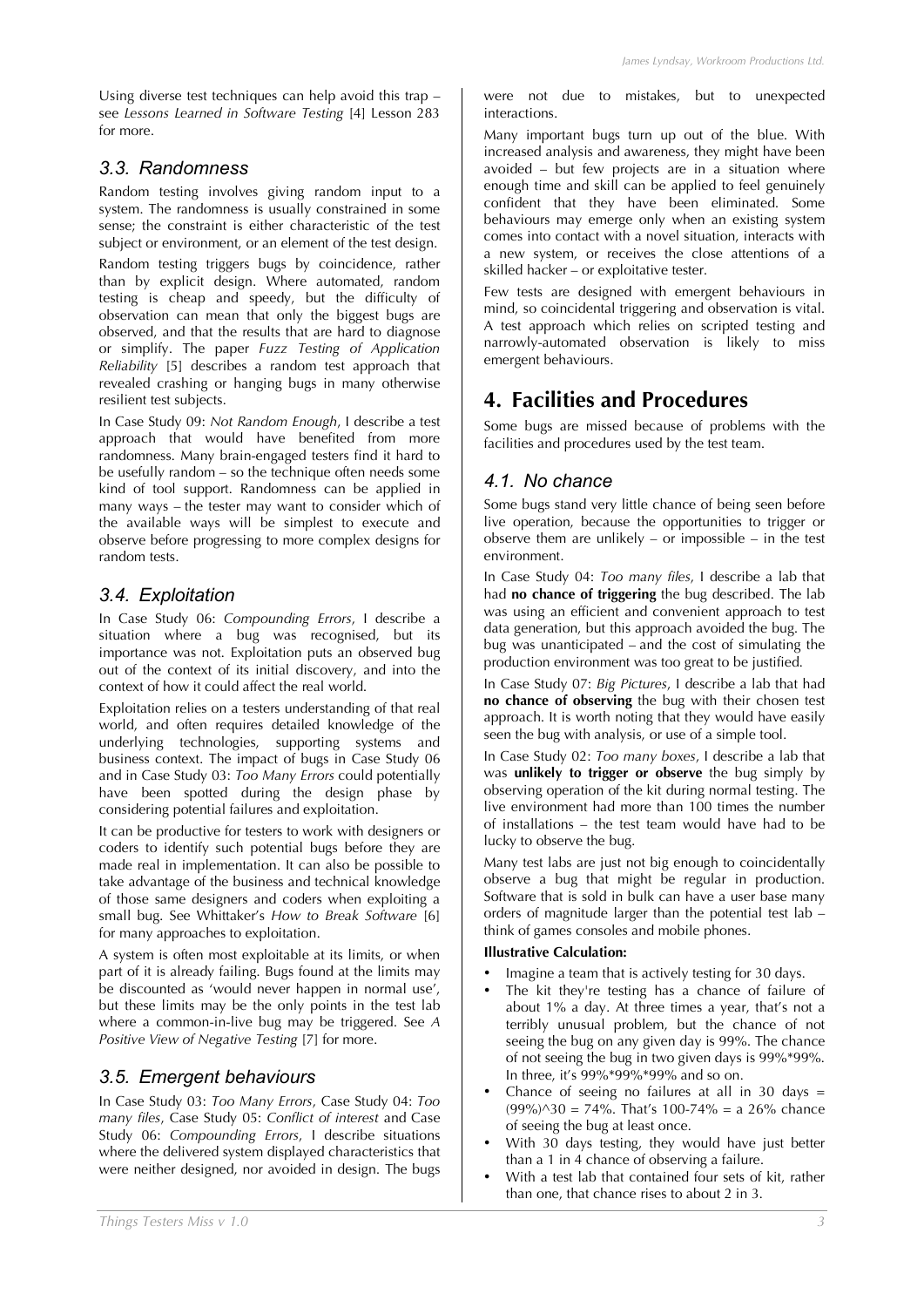To shine the light of the real world on this hypothetical example for a moment, it is worth wondering how long 30 days of active testing might take in practice. Also consider the changes in code, data and configuration that could happen over that period – and how that might affect the credibility or diagnosis of a bug observed just a couple of times.

### *4.2. Data*

Data corruption is at the heart of many frustrating bugs. The effects of corruption can be both unpredictable and distant from the point where corruption was introduced. This disconnect can make the original cause next-toimpossible to diagnose, and a single persistent source of corruption can be recognised as general unreliability throughout the system.

Corruption can be picked up close to the point where it occurs by taking some kind of data snapshot before and after tests, and using a basic comparison tool to highlight differences. This approach can help to isolate the source, and to make the bugs more easily reproducible and recognised. With simple tools, the approach can be used with flat files, database dumps, configuration data, windows registries, installed software libraries or versions. See *The Importance of Data in Functional Testing* [8] for more.

Bugs are not restricted to code. Data can introduce bugs, particularly in systems that rely on configuration data. In Case Study 10: *It's the Data, Stupid!*, I describe a critical bug that existed only in third-party data. The data was not part of the test subject – but the bug could have been found in testing by exploring the data before it was promoted to the live environment.

### *4.3. Signal vs noise*

Some organisations that have a lot of bugs related to the testing and software build processes also let a lot of bugs through to production.

Genuine bugs can be masked by test bugs – that is, they cannot be triggered or observed because a test-related bug happens first. If the bugs in the test system are well understood, and the test aimed at a specific bug, it may be possible to avoid test-related bugs, while still triggering the bug or validating the functionality. However, the test lab's ability to trigger and observe coincidental bugs will be reduced. A better solution is, of course, to reduce the incidence of test-related bugs.

Where an automated test is over-sensitive to test-related problems (or is out of sync with the system to be tested), testers may decide to allow the test to pass by reducing the scope of the observation, or turning it off entirely. It is not uncommon for these temporary modifications to become permanent, so allowing later bugs to slip through unobserved. It may be possible to avoid this creeping problem by using a time-limited version of the test, but a better long-term solution is, of course, to build more robust/maintainable test suites.

Test-related bugs affect the credibility of genuine bugs found by the test team – especially if some test-related bugs have been logged as code bugs and returned by the coding teams. This can increase the resistance to genuine bugs that are intermittent, dubious, or even hard to fix. Once again, the best solution is to sort out the test lab, but if this cannot be addressed, it may be useful to allow a bug to have multiple priorities/severities, each set by a different interest group.

# *4.4. Rules hidden in procedures*

Underlying rules in test procedures can have a similar effect to monotonic test design techniques: Testing that is conducted systematically can systematically miss groups of related bugs.

Some of those underlying rules are, however, foundations of commonly-recommended good practice/ For example:

• Resetting the environment after every test

*good for clean results, but will miss bugs that leave the system so corrupt at the end of the action that the next action is to crash*

• Varying only one thing at a time

*good for diagnosis, but will miss bugs related to interactions between changing variables.*

• Following user profiles

*good for 'realistic' tests that show value, but will miss bugs that are obvious to users who don't fit expectations*

• Using well-designed test data *good for clean results and flexible tests, but will avoid bugs that show up in large volumes of dirty data.*

It would be foolish to avoid all the benefits of these helpful practices by throwing them out entirely. Nevertheless, it is worth looking out for these and others in one's own testing, and to consider what might be missed.

## *4.5. Broken requirements*

In Case Study 05: *Conflict of interest*, I describe a situation where requirements were known, but in conflict and incomplete. Testing that is based solely on requirements may happily pass conflicting requirements individually, with the results of their conflict unresolved and observable to all in live.

Missing requirements, like missing tests in test-drivendesign, can mean that a system looks good when assessed point-by-point, but is clearly incomplete when looked at holistically.

The problems can be addressed by driving test skills upstream, to be involved in requirements gathering and analysis. However, the process of design is a process of change – as more design is made real, understanding of what is required will change. Gathering requirements involves an extraordinary exercise of the imagination by all concerned; testers can facilitate and enhance that exercise.

# **5. Problems to be addressed at project level**

Some things are missed because of what can be seen as 'project-level' problems. The test group did a great job – remedial action lies outside the group, and someone else must take action to avoid the problem in future.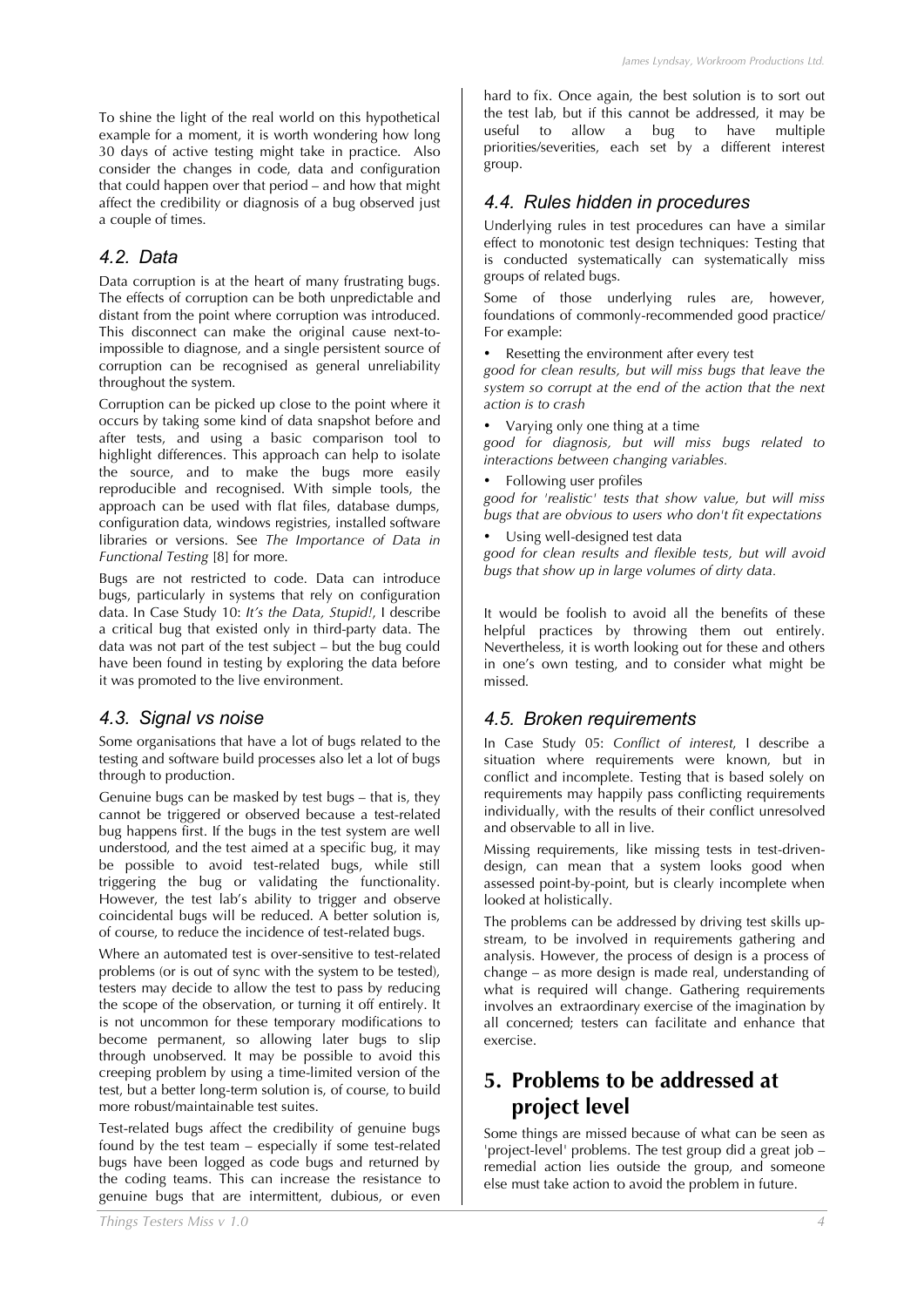Typical thoughts that occur in these situations might be: *We'd have found this bug – if we'd been*

*able to spend more time testing.*

or

*We found and reported the bug, but it wasn't taken seriously.*

These bugs beg to be used as examples to help the overall organisation understand where its values lie. Should more time be allotted to testing? Should more attention be paid? If genuine, such bugs can be visceral evidence to decision makers, and can directly affect not only future plans, but also the credibility of the team itself.

Nevertheless, people with the power to influence testing from outside the group will often take an alternate viewpoint. They will ask pointed questions. It is good to be prepared for these questions – and not simply because it makes answering them easier.

There is a chance that responsibility and opportunity for addressing these problems does not, after all, lie with someone else. Asking these same questions within the team allows the testers to make pre-emptive steps and take ownership of necessary elements of the problem. Not only is this an effective route towards a fix, it strengthens the position of the team in negotiation. It is possible that changes outside the test team will not happen unless it is clear that an aligned effort is taking place with the group.

#### *5.1. We needed more stuff*

Some test teams feel that with more time – or more resource – they would have found any bug that dropped through to production. Rather than present a case study, I encourage readers to write one based on their own experience, and consider their reasoned responses.

Where deadlines were flexible, questions might be:

- If more time was needed, was more time requested?
- At what point was it recognised that more time might be needed?
- Why wasn't the need for more time recognised in planning?
- What could be done to improve the plan and estimates?

If available time was fixed, questions may run more along the lines of:

- What did you do that you could have avoided?
- Could you have gained time from elsewhere  $-$  by starting earlier, or working longer hours?
- Could this be a prioritisation issue?

#### *5.2. We weren't taken seriously*

Case Study 06: *Compounding errors* provides an illustration of this situation. All parties were aware of one of the key factors that led to the system's eventual failure. Situations like this present a fine opportunity for the organisation to learn and to adjust its behaviour.

Questions that might be asked of the test group include:

• Did the test team recognise the importance of the failure, or its potential to cause harm?

- Did they communicate the information they had?
- Was there enough time to fix the bug and if not. what would have been required to find the bug earlier?

However, by ignoring the bug first time round, those outside the test team may have already indicated a resistance to learning. It may be hard to gain a rational response – or, indeed, any useful response at all. Some project-level problems either cannot be fixed, or will not be fixed. You might hear something along the following lines:

> *It's not a bug – it's a mis-used characteristic of the system. We need to educate our users.* or

*We can't do anything else within this technology – there is no other solution.*

### *5.3. The Big Squeeze*

Testing may have been shortened, or required to take a late change. The reduced opportunity to find the bug can mandate focussed testing, which is more likely to miss a coincidental bug that larger scale, more diffuse testing might have picked up.

This situation can be the trigger to initiate a sledgehammer response: to stop late changes, or to try mandatory automated regression testing in an sttempt to introduce faster, wider testing. To be effective, such solutions need to be all-encompassing and so can introduce on the one had unacceptable friction, and on the other hand, impossible engineering.

A better solution might be to use a different technique; greater inspection of code related to late changes, or an understanding and acceptance of the gambles involved in risky behaviour. If your environment regularly ships last-minute bugs to the test team, you may have few alternatives but to ship those bugs to the customer.

# **6. Issues of management**

#### *6.1. Avoid monotony*

If concentrating on one approach misses bugs outside that approach, then diversity is key. Spending time thinking of an alternative and testing within it may rapidly reveal problems in testing that otherwise would be rapidly revealed in production.

Here are some scales, and some monotonic approaches, that may be worth considering. You should be able to think of more. How does your testing stack up?

- action : observation
- design : coincidence
- all-scripted : all exploratory
- automated : manual
- reductionist : holistic
- functional : non-functional
- up-stream : down-stream
- test data : production data
- rationality : randomness
- Driven only by risk
- Driven only by requirements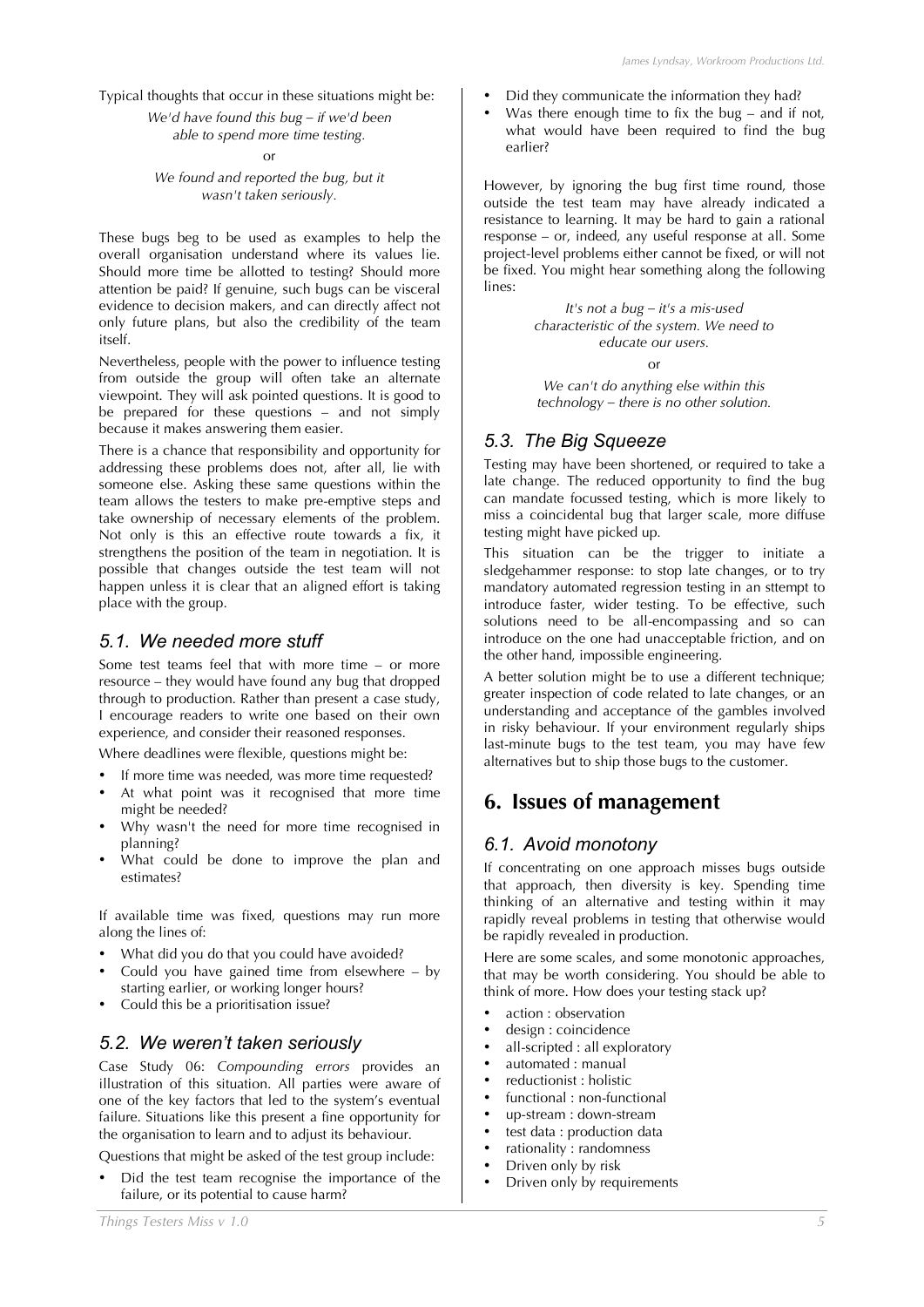- Single-user
- Available resources
- Co-operative systems cooperating
- Clean data
- Clean environment

### *6.2. Phases*

Different parts of testing have different opportunities to find bugs. While it is commonly agreed that the earlier a bug is found, the cheaper it is to fix, it may not be possible to find all bugs early.

For instance, individual components may show reasonable throughput, but when integrated, bottlenecks emerge. Integrating a system may reveal a need for special cases and new error-handling. Emergent behaviours do not tend to show up at unit test. However, broader observation may reveal side-effects, and considerations of exploitation and attacking behaviour can reveal bugs that are hidden – but fixable – in earlier phases.

Bugs that are found too late tend to be intermittent, as their immediate causes and effects are indirectly related to the input and output of later test phases. Their depth may mean that they have wide-ranging consequences, and if they are fundamental to the system, there may be a cost related to test maintenance or regression testing.

### *6.3. Metrics*

The metric 'Defect Detection Percentage' can be used to summarise overall figures of bugs that have been missed in testing. While no substitute for detailed study of individual cases, it may reveal collective information where individual enquiry does not.

DDP has been described by Graham et al [9] and Craig [10]. It is a measure of what was found, as a proportion of what could have been found. Typically, it is calculated as the bug count within a phase as a proportion of bugs found in that phase and beyond. A DDP of 100% would imply that no bugs had been found after the completion of a particular test phase. This could be taken to show that testing had been highly effective. Clearly, this interpretation relies on circumstance; if no-one has reported bugs after the completion of testing, it may be that the system is not in use.

As with any metric, DDP comes with caveats. The method as described pays no attention to severity, and is available only after the event. It does not allow comparison between test techniques, only phases. A level of DDP might be acceptable, based on characteristics of test environments; usability testing may not be an appropriate place to pick up some performance testing bugs. As bugs are found, DDP inevitably drops, and what was judged good at one point might be judged poorly with hindsight. Basing key decisions on DDP can politicise understanding of what is a defect, and which phase it 'belongs' to. Statistics from test phases that have the opportunity to find many bugs by coincidence may give inappropriate value to the non-coincidental techniques in use.

# **7. Conclusion**

This paper will give small comfort to teams that have no testers, or teams that have bad testers. However, good testers are engaged in a continual learning process, and will take the opportunity to learn from their problems. In the appendix, I have included the questions that helped me develop my case studies; they may be of use in developing your own.

It can be informative to study bugs that have been caught by others, and to ask yourself if your team might have caught them. Check back issues of *STOE/Better Software*'s semi-regular feature *Bug Report* (for an example, see Doug Hoffman's fine article *Exhausting Your Test Options* [11]). Look through bug taxonomies from Kaner et al [12], Beizer & Vinter [13], Vijayaraghavan [14]. Ask yourself: would the tests you design have caught the bugs? Would you have had the opportunity to trigger and to observe them by coincidence? Would you have recognised the bug if you had?

As testers, we should be able to ask such pointed questions of ourselves, and of our teams, and to use them as the basis of our own process improvements.

### *7.1. Bullets, please*

- Big bugs are often found by coincidence
- Recognise monotony and introduce diversity
- Learn from your mistakes

# **8. Acknowledgements**

I would like to acknowledge the contributions of the many people and teams who have been part of my own ongoing learning process. Particular credit should go to those individuals who were happy to let me use my case studies – you shall remain forever anonymous! Specific thanks are due to James Bach for hitting me with the exercise in *Case Study 09: Not Random Enough*.

# **9. References**

[1] Robinson, H, *Using Poka-Yoke Techniques for Early Defect Detection* , STAR'97,

http://www.geocities.com/harry\_robinson\_testing/pokas oft.htm

Also see Grout's Poka-Yoke Page,

http://csob.berry.edu/faculty/jgrout/pokayoke.shtml

[2] Reid, S et al, *BS 7925-2:1998 Software component testing* http://bsonline.techindex.co.uk/ or, more cheaply in draft from:

http://www.testingstandards.co.uk/Component%20Testi ng.pdf

[3] Kaner, C, *Software negligence and testing coverage*, (Keynote address) Software Testing, Analysis & Review Conference (STAR), Orlando, FL, p. 313, May 16, 1996.

http://www.kaner.com/pdfs/negligence\_and\_testing\_cov erage.pdf

[4] Kaner, Bach, Pettichord, *Lessons Learned in Software Testing*, (Wiley, 2002), Lesson 283 "Use diverse half-measures"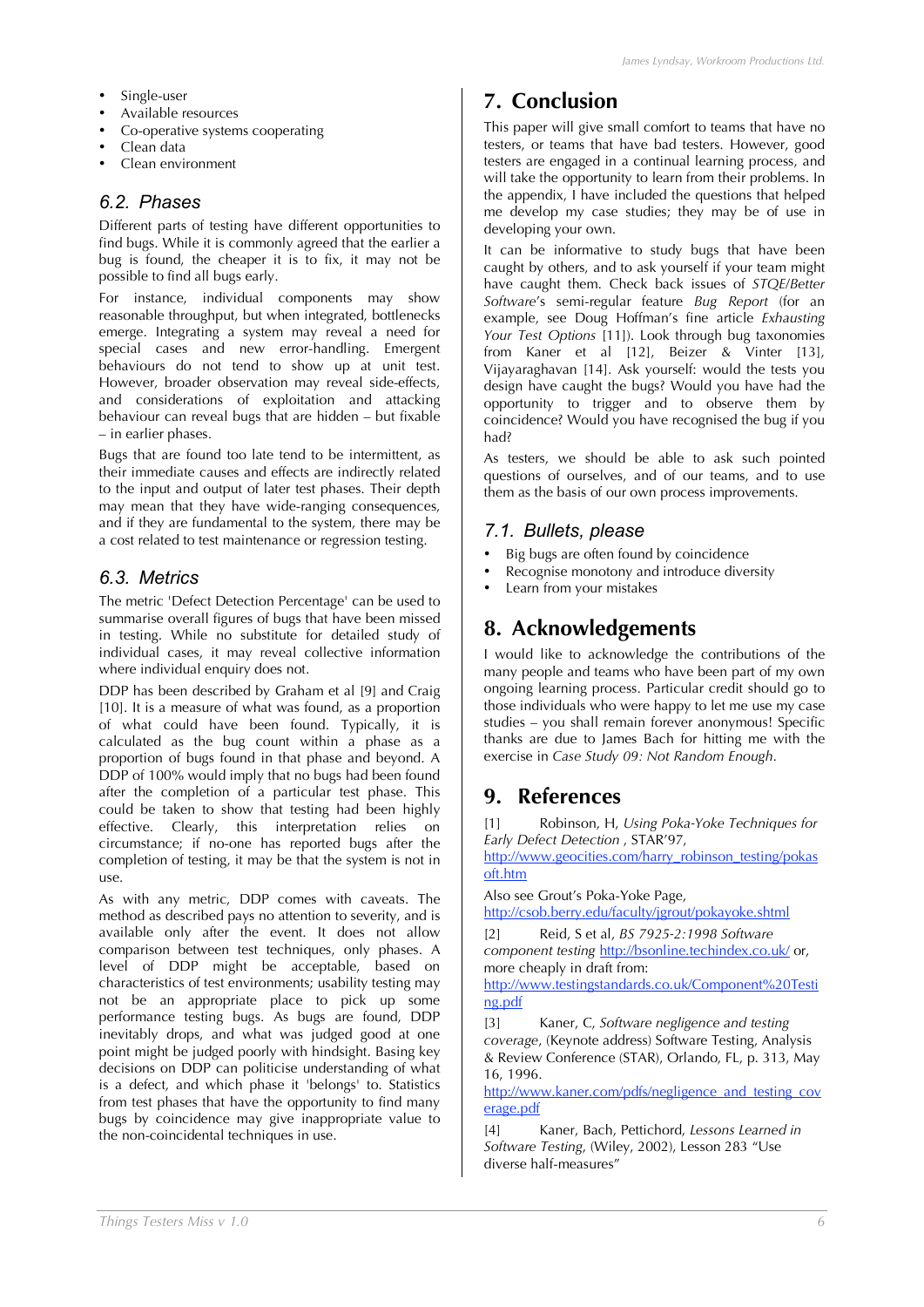[5] Miller, Fredricksen, So, *Fuzz Testing of Application Reliability*, (University of Wisconsin, 1989) http://www.cs.wisc.edu/~bart/fuzz/fuzz.html

[6] Whitaker, J, *How to Break Software*, (Addison-Wesley, 2003)

[7] Lyndsay, J, *A Positive View of Negative Testing*, (Keynote address, STAREast, 2003)

http://www.workroom-productions.com/papers.html

[8] Lyndsay, J, *The Importance of Data in Functional Testing*, (Quality Week 2001) http://www.workroom-productions.com/papers.html

[9] How to measure test effectiveness using DDP (Defect Detection Percentage),

http://www.grove.co.uk/pdf\_Files/DDP\_Tutorial.ndf

[10] Systematic Software Testing by Rick D Craig, Stefan P Jaskiel p277

[11] Hoffman, D, *Exhausting Your Test Options*, (STQE magazine, Jul/Aug 2003 (Vol. 5, Issue 4)), p10-11 http://softwarequalitymethods.com/Papers/Exhaust%20O ptions.pdf

[12] Kaner, Falk & Nguyen, *Testing Computer Software*, 2nd Edition (Thompson, 1993)

[13] Beizer, Vinter *Bug Taxonomy and Statistics* (2001) http://inet.uni2.dk/~vinter/bugtaxst.doc

[14] Giri Vijayaraghavan, *A Taxonomy of E-Commerce Risks and Failures.* (Master's Thesis, Florida Institute of Technology 2002).

http://www.testingeducation.org/a/tecrf.pdf

# **10. Appendices**

### *10.1. Case Studies*

The following case studies are drawn from my own time in testing: I've been involved in doing, managing or assessing each of these tests. I've tried to keep these case studies as accurate as possible, drawing on my notes and bug reports if possible. Any inaccuracies are my own responsibility.

I've tried hard to avoid including identifying details. If I was under a non-disclosure agreement, I've approached the people or organisations involved before including the case studies here. Some minor details have been changed to protect anonymity.

#### **Case Study 01: What do you mean, Quarterly Billing?**

*Discovery:* I was presenting intermediate test results to the client. The client said "That's great for our monthly customers – are you taking the same approach with our quarterly billed customers?". We had *no* tests for quarterly-billed customers. The immediate effect was that we had to write and execute some new test cases, re-design some existing tests, and take an operationally different approach to cycling the billing system.

*Testing:* We didn't spot this bug because we'd gone straight from the system specification to scripted tests – and had missed the one place where this was stated explicitly. We were also relying on a mock-up of customer data, which had no quarterly-billed customers. We hadn't presented the ideas of our tests to the business/analysts/designers – and hadn't absorbed requirements, done a sense-check or peer review.

*Resulting Change:* If I have to derive a "complete" set of tests from a document, particularly if the tests involve permutations, I now consider taking an intermediary step of making tables to describe an aspect of the system. This abstraction is easier to communicate, to update and to use in test design (and may ultimately become part of the primary documentation). In this case, I'd have made a table of all the things that characterised accounts in a way that mattered to the business (as columns), and the different ways those characteristics could appear (values in the columns). If I did this reasonably, I would have a column labelled 'billing period', with just the one value 'monthly'. I hope that I would question my assumptions at this point!

#### **Case Study 02: Too many boxes**

*Discovery:* A software+hardware system seemed reliable in the lab. However, it was unreliable in live operation. With hundreds of separate installs, it seemed that every day a new installation failed, and would need to have an engineer dispatched to fix it. The underlying issue was a hardware failure, and the fix was a manual re-boot; but the hardware failure prevented the system from re-booting automatically.

*Testing:* The test lab had two working systems. To have a chance of seeing this bug, the systems would have had to be left running for many tens of days. Although each system automatically re-booted each day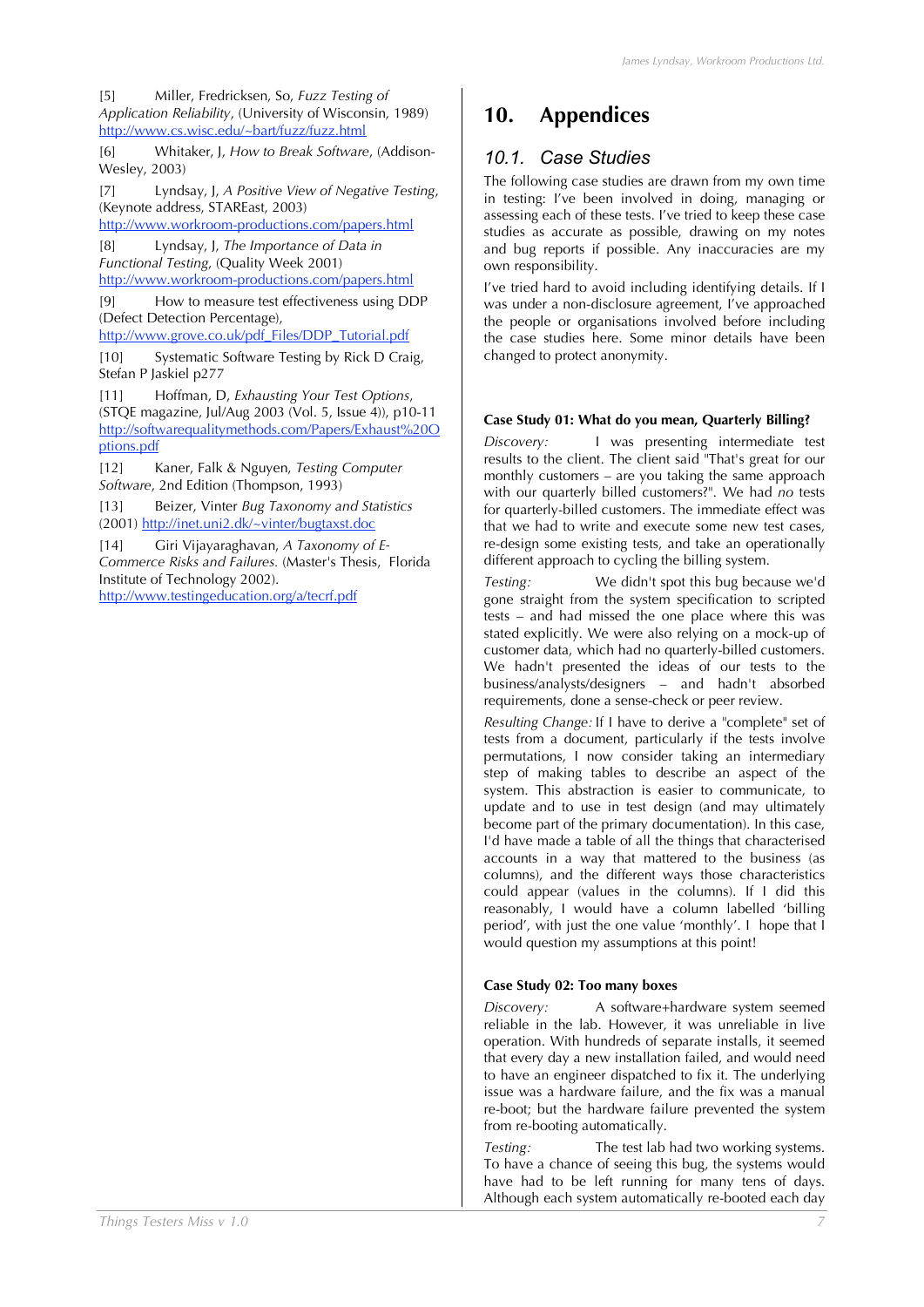to avoid encountering long-run-time bugs, this fault was unexpected – indeed, it was not recognised as a system fault until it had happened many times for the customer.

*Resulting Change:* Both supplier and acquirer recognised that these faults would be hard to see in a test lab without unavailable investment in time and kit. They introduced a phased pilot, looking to extrapolate live reliability from measured failures over tens of days in dozens of installations. They also used more internal logging for diagnosis, and paid more attention to bugs found in live.

#### **Case Study 03: Too many errors**

*Discovery:* Found in live operation, after an unrelated failure caused some of the input data to become invalid. Each invalid record was put into a 'suspense' area for later processing – but the numbers involved went from 10s a day to 100,000s an hour. The suspense system rapidly consumed its available disk space, and manual tools and processes designed to resolve individual records were swamped. Without suspense handling, the system refused to process more input. Another queue started to build, SLAs fell like dominoes, while the big kit stood idle…

*Testing:* Bug was missed because no testing was done on performance of the error-handling system. Performance testing was itself restricted by kit availability – but limited worst-case analysis did not cover this situation and flag it up as a potential problem.

*Resulting Change:* Paid more attention to error-handling systems and worst-case scenarios. Started to draw diagrams of 'load pressure' – the external stresses on a system and the ways it dealt with those stresses internally.

#### **Case Study 04: Too many files**

*Discovery:* In live, maximum throughput seemed to be rather less than expected, causing unacceptable delays in processing time. We observed that the system would process a large queue more slowly than a small queue – and this was related to the number of files in the queue, rather than the total amount of information to process. The processing system made less use of its CPU at times of high load than at times of medium load, as it was waiting for a much smaller delivery system to hunt through a large list of accumulated files for the 'next' file.

*Testing:* We did not observe this in testing because the files that were created were named in a way that meant that the 'next' file was also the first file in the directory list, so the delivery system spent less time looking for it.

*Resulting Change:* We modified our test data generation to give input files more realistic names. I became more sceptical of predicting live performance based on test system bottlenecks, and paid more attention to modelling the system.

#### **Case Study 05: Conflict of interests**

*Discovery:* When the system went live, it took hours to initialise. This would have been acceptable, but the system needed to be restarted every day to take in new configuration data. The slow startup was driven by a design decision to get everything into memory, and was based on a need for fast performance while running. The daily restart was driven by a need to avoid time taken by a record-to-record choice of which calendar-driven set of configuration data to apply – again, based on a need for fast performance.

*Testing:* Initialisation time was ignored because the test system was small, and the initialisation was of test data. Any bugs in production would be 'tuned out'. The conflict in design decisions (or requirements, depending on viewpoint) was not seen by testing because the design was opaque to the test team and to the client. The opacity did not result in independence, but obscurity.

*Resulting Change:* I try to understand how the system's operators expect to use or control it, and how its designers expect it to work – and to spot and question differences before go-live.

#### **Case Study 06: Compounding errors**

*Discovery:* On the first day of live use, the previously working and piloted system was unresponsive and eventually crashed. The central server had many satellite systems – on the day before go-live, they'd been loaded with live information. This was partly corrupt; when the clients were turned on, they asked the server to resend the information. This took minutes per client (a known characteristic) – but worse, did not scale well. The satellite systems waited patiently for hours to receive the information – their users were impatiently locked out. The users (as might be expected) rebooted their satellite systems…

*Testing:* The data corruption was related to record size. It was not recognised because no test existed for it in unit testing, and system testing relied on unit testing for 'edge-case' tests. Being a test-driven development, no code existed to deal with large data – so the tests executed all the code, and the full test suite passed. The scalability of re-load had not been tested, as the scenario was considered to be unlikely.

*Resulting Change:* The situation provided timely reinforcement for me that TDD produces systems that give you a level of confidence that things are working – but with very little information about risk or emergent behaviours. I started to think of extrapolation of interacting characteristics and risks as an analysis problem.

#### **Case Study 07: Big Pictures**

*Discovery:* The website took over a minute to load. The lion's share of this time was a large background picture. This was noticed during beta testing, after many weeks of functional and usability testing.

*Testing:* The in-house test team had broadband access, and did not notice the loadtime. They concentrated on functional testing. Although they had access to static test tools that would have flagged this (and other errors), they did not use them as most of the pages were dynamically generated based on a session key, and were not well suited to the available tools.